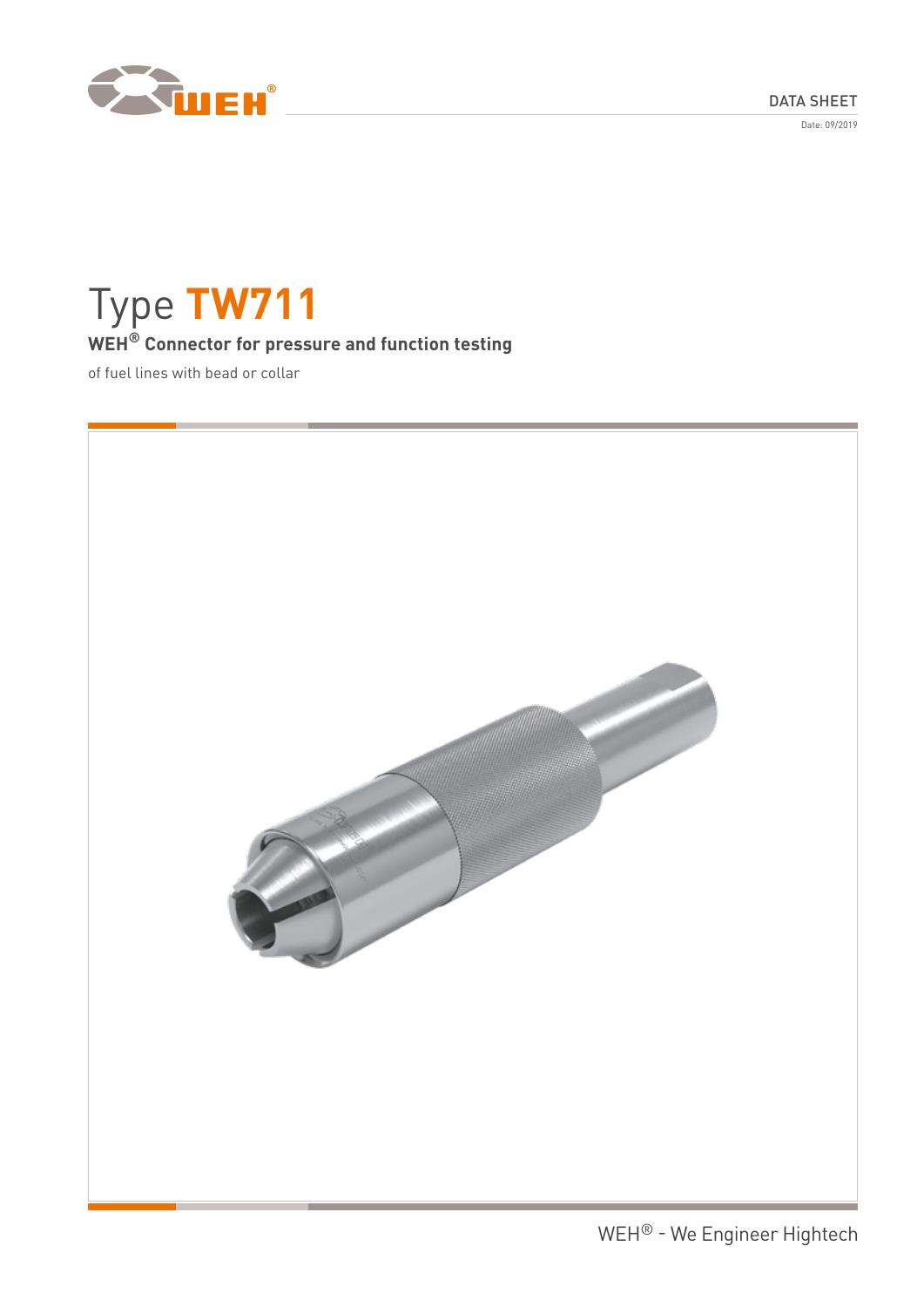# **General**

# **DESCRIPTION**



The WEH® Connector type TW711 has been specifically developed to connect fuel lines for engine hot testing. The design of the connector is best suited for narrow spaces and meets the demand of such applications. Type TW710 is equipped with a central flow and test port for ease of use. No need for time-consuming and tedious hand threading, thus saving costs and repetitive strain injury.

An integrated shut-off valve prevents leakage of fuel and enables a clean and safe operation.

For automated applications we recommend type TW713 with pneumatic actuation.

### Application

Quick connector for pressure and function testing of fuel lines with bead or collar. External thread on request.

| Characteristic        | <b>Basic version</b>             |
|-----------------------|----------------------------------|
| Nominal bore DN       | $3.5 \text{ mm}$                 |
| Operating pressure PS | Max 10 har                       |
| Temperature range     | $+5$ °C up to $+100$ °C          |
| Medium                | Petrol, Diesel, compressed air   |
| Actuation             | Manual actuation via grip sleeve |
| Material              | Corrosion resistant              |
| Sealing material      | <b>FKM</b>                       |
| Design                | With integrated shut-off valve   |

# TECHNICAL DATA

Other designs on request



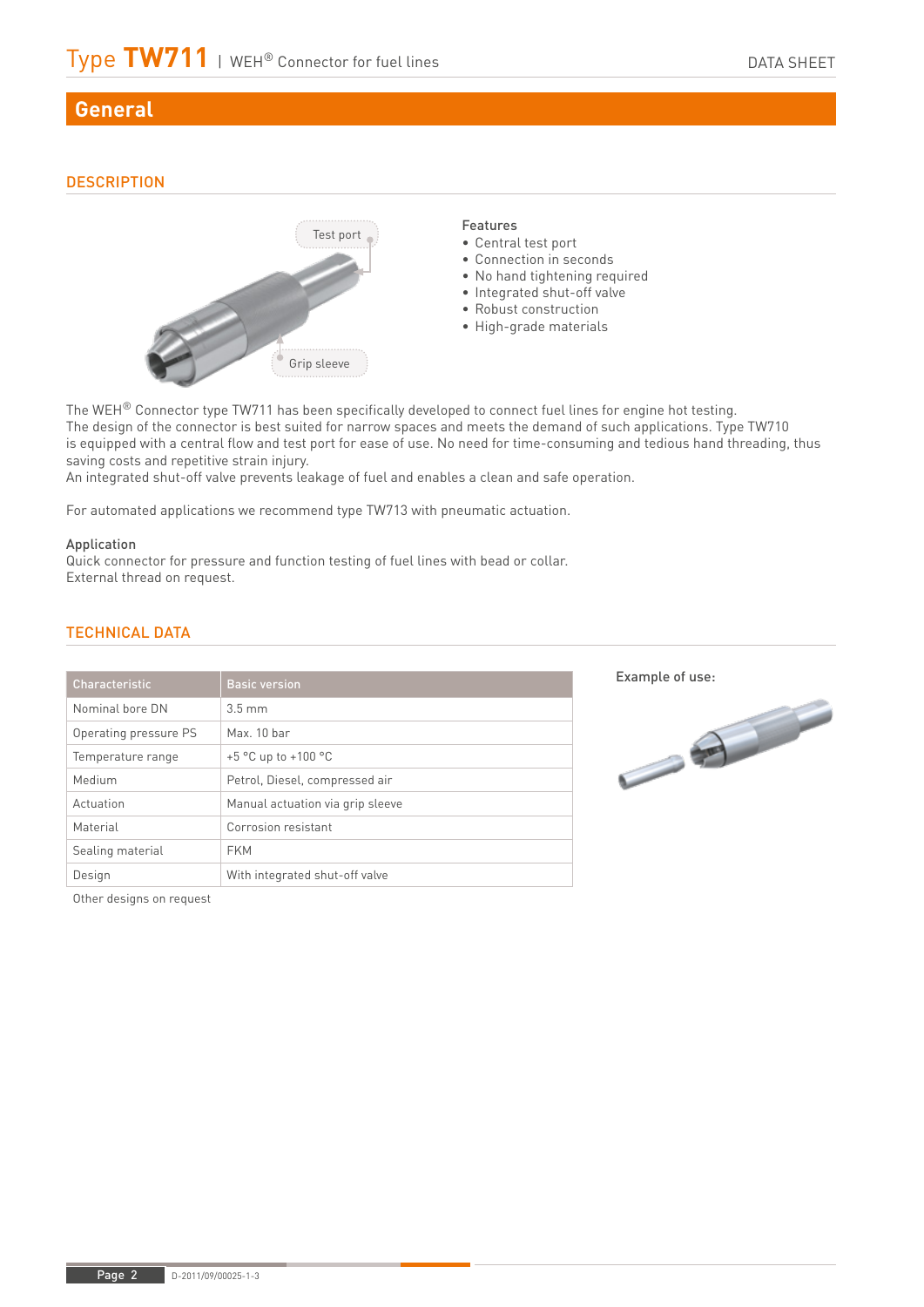# **Ordering / Accessories**

# ORDERING | Quick connector TW711

approx. dimensions (mm) Part No. **Description** Clamping diame<br>
C1-917 TW711 8.0<br>
Other connector sizes and versions on request. Please note, that the external differ from the ones of other versions.<br>
On request type TW711 is also available witho 90 83  $\overline{a}$  A Ø 9 4



| <b>Part No.</b> | 'Description | Clamping diameter A | Inlet R1              |
|-----------------|--------------|---------------------|-----------------------|
| $C1 - 917$      | W711         |                     | G1/8" internal thread |

Other connector sizes and versions on request. Please note, that the external diameters of the connector might differ from the ones of other versions.<br>On request type TW711 is also available without integrated shut-off valve.

# **ACCESSORIES**

The following accessories are available for type TW711:

## Screw plug

If the connector is to be used as a plug, inlet 'B1' will be sealed with a screw plug of brass. It is recommended that the media compatibility of the seal be tested by the customer!



| Part No. 1 | <b>Description</b> | Thread                | <b>Pressure range</b> |
|------------|--------------------|-----------------------|-----------------------|
| E69-9200   | Screw plug         | G1/8" external thread | 0 - 50 bar            |

Other threads on request